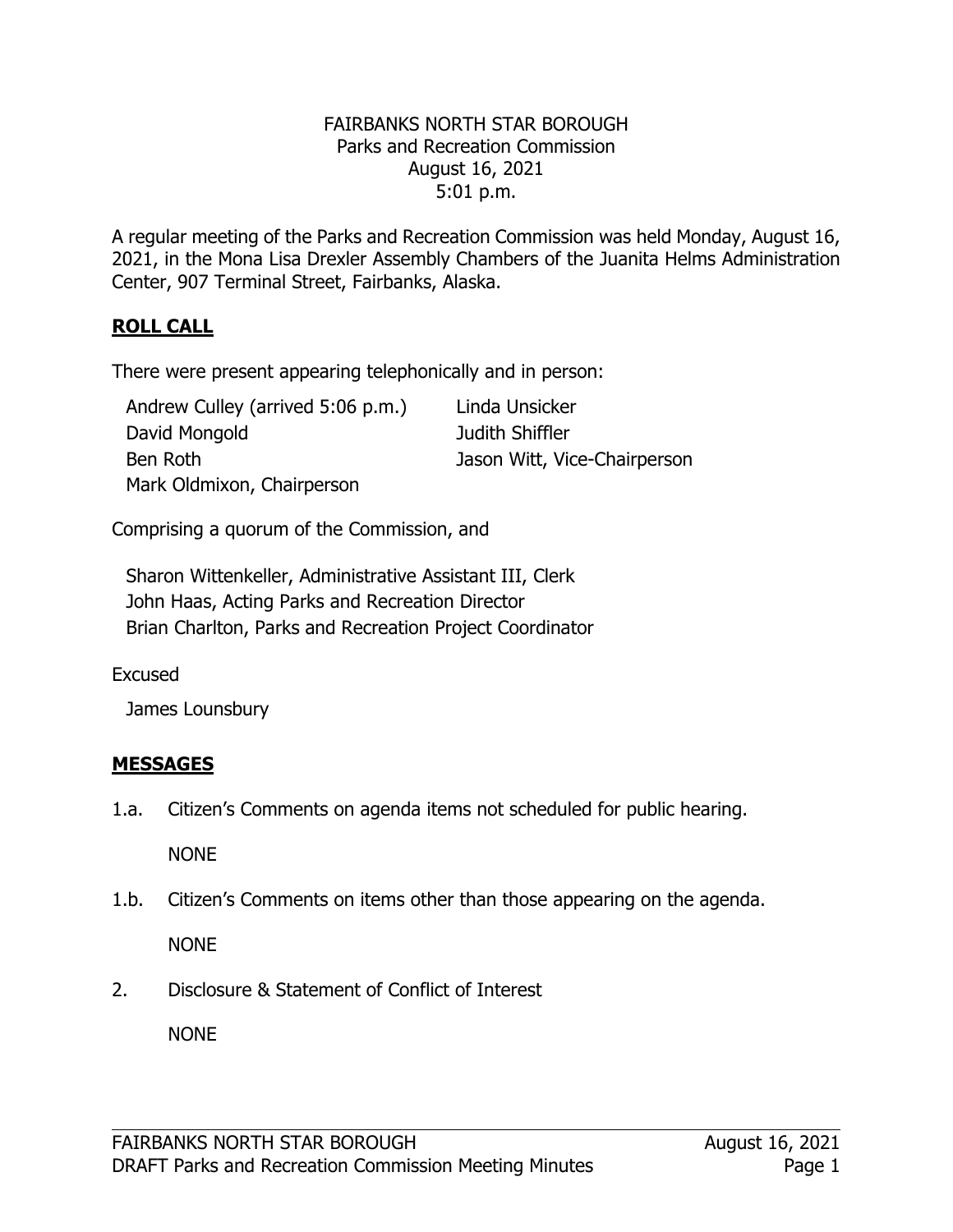## **APPROVAL OF AGENDA AND CONSENT AGENDA**

| SHIFFLER,<br>Seconded by WITT                                    | moved to approve the agenda and consent<br>agenda as read. |  |  |
|------------------------------------------------------------------|------------------------------------------------------------|--|--|
| VOTE ON MOTION TO APPROVE THE AGENDA AND CONSENT AGENDA AS READ. |                                                            |  |  |
| Yeses:                                                           | Unsicker, Roth, Witt, Mongold, Shiffler,<br>Oldmixon       |  |  |
| Noes:                                                            | <b>None</b>                                                |  |  |
| <b>MOTION CARRIED</b>                                            | 6 Yeses, 0 Noes                                            |  |  |

Clerk's Note: Mr. Culley joined immediately after the motion was approved.

#### **APPROVAL OF MINUTES**

1. \*Parks and Recreation Meeting Minutes of July 19, 2021.

Without objection this measure was read by title and approved under the consent agenda.

#### **REPORTS**

1. John Haas, Parks and Recreation Acting Director, Report.

John Haas, Parks and Recreation Acting Director, gave a report on the preparation the Carlson Center conducted for upcoming events and provided an overview of the preparation required for hosting events using the ice. Mr. Haas also stated that the department is understaffed with several vacancies and the interviews to fill the position of Parks and Recreation Director were completed.

Commissioner Witt inquired about the extent of the Parks and Recreation Department's duties regarding the grass on the medians. Mr. Haas explained the maintenance of the medians.

Commissioner Unsicker inquired about the response from the community and the number of attendees for the Foo Fighters concert. Mr. Haas noted the requirements for the concerts and events are decided by those running the concert or event. Mr. Haas stated said the upcoming Foo Fighter concert should be very well attended.

Chair Oldmixon asked about the panelists that interviewed candidates for the director position. Mr. Haas provided an answer based on what he knew about the process.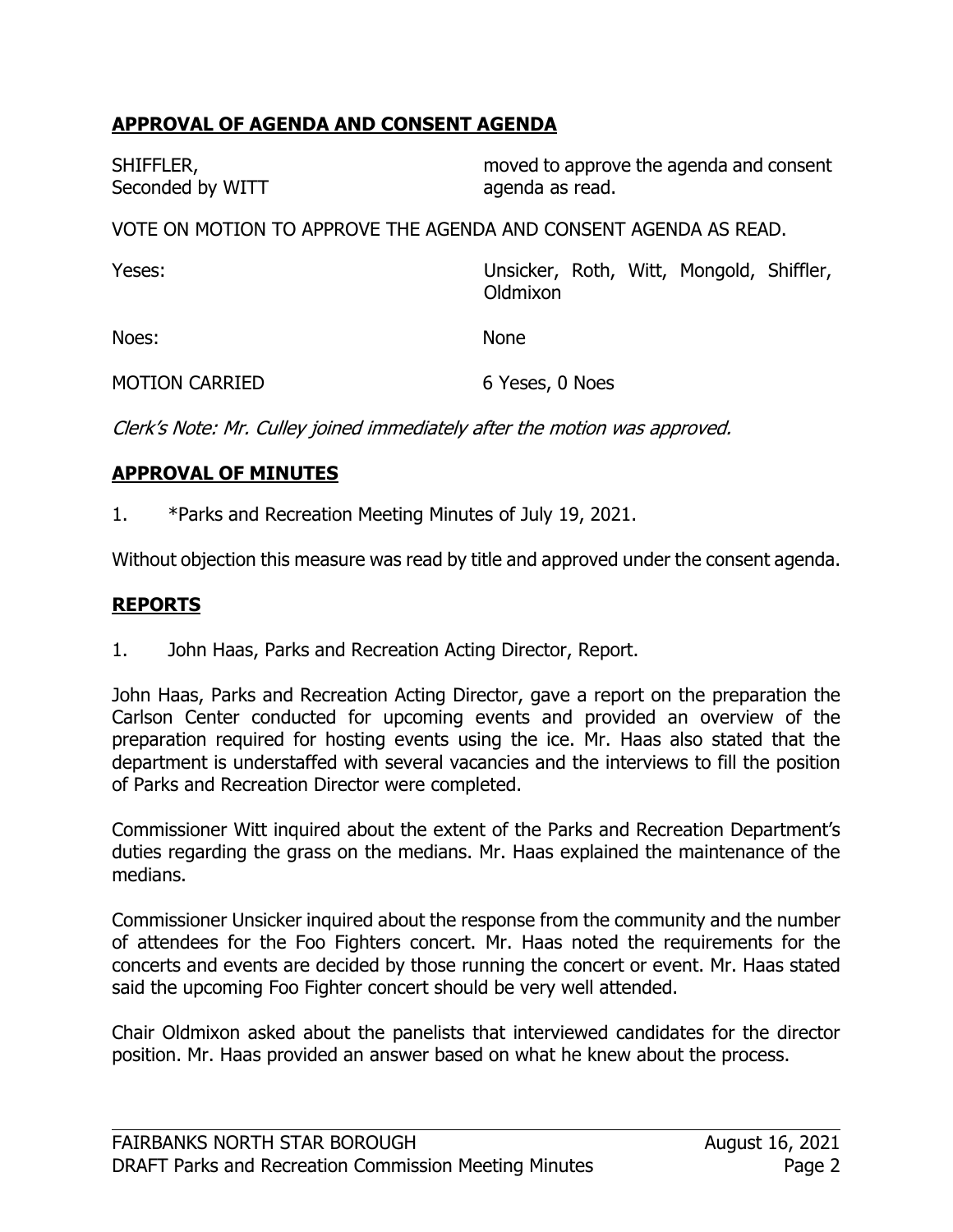### **REPORTS – continued**

Mr. Haas stated that the ice plant is being tested and will be used as makeshift air conditioning during future events.

2. Update on Current Capital Improvement Projects (CIP) Parks and Recreation Projects.

Brian Charlton, Parks and Recreation Project Coordinator, provided a video presentation on the Capital Improvement Projects which were created by the current administration two years ago. Mr. Haas provided an overview of the process and went over a spreadsheet that was included in the agenda packet for this meeting. He provided status updates on projects which are currently part of the CIP program. Mr. Charlton provided information about projects as well.

Commissioner Roth inquired whether the Parks and Recreation Department could help Weller Elementary School with resources to install their new playground equipment. Mr. Haas suggested he reach out to the Parks and Recreation Department for advice on who would be the best partner for the school.

Upgrades in Growden Park were discussed by Mr. Haas. Other parks' upgrades, such as at Chena Lakes, were also discussed by Mr. Haas.

Mr. Haas stated some projects would need to be re-nominated.

Commissioner Roth asked a question about the fund codes. Mr. Charlton provided where the list was located for the commission.

Commissioner Roth further inquired if it was sponsorship money that what was being solicited from local businesses. Mr. Haas believed that they were selling components to be dedicated large donors. The process of fundraising from the community was discussed.

Chair Oldmixon asked about the North Star Athletic Complex meeting that was held a year and a half ago. Mr. Charlton said they were working with the Public Works Department on a community study.

The Capital Improvement Program was further discussed including the funds that are potentially available. Mr. Haas felt that the Commission's role should be to help prioritize projects and provide a voice of support for said projects. Ultimately, however, Mr. Haas stated that the Commission would have to decide on how much of a role it would take in future Capital Improvement Projects.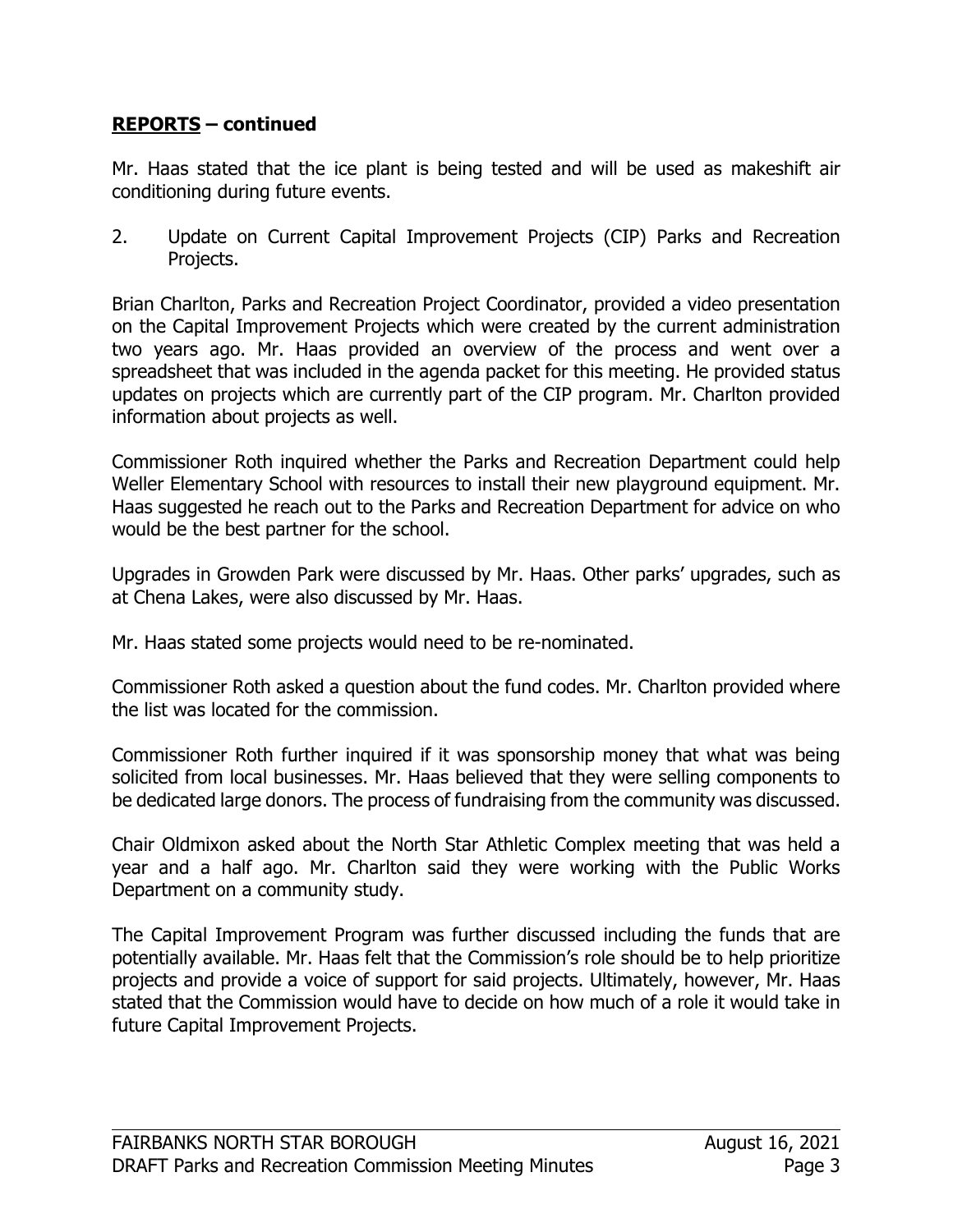Commissioner Roth expressed starting six to eight months before would be a good time to start the discussion of projects to consider for nomination. Further timelines including the creation of a wish list were discussed.

Mr. Haas provided more information on the Capital Improvement Project process.

Commissioner Roth asked where the North Star Athletic Complex should be on the list. Mr. Haas was unsure and suggested it might be prudent to put it back on the list.

Mr. Charlton spoke further on funding for the Parks and Recreation Department's projects.

Chair Oldmixon asked what PPK meant and Mr. Haas clarified it stands Pioneer Park.

#### **NEW BUSINESS**

1. Review and make possible recommendations on the list of Park and Recreation Facilities being considered by the Parks and Recreation department for nominations as Capital Improvement Projects (CIP) during the current nomination period of August 1, 2021 through September 17, 2021.

Commissioner Roth asked for updates on the Carlson Center Ice Plant and the North Star Athletic Complex scope and design. Mr. Haas stated he would get an update to Commissioner Roth.

Mr. Charlton clarified that projects funded in the first four years will not lose their funding.

Commissioner Unsicker asked where the proposed indoor playground would be located. Mr. Haas replied it was conceptual and he has no solid plans, but it has a great deal of public support. Commissioner Roth thought that it might be considered as part of the North Star Athletic Complex.

Vice-Chair Witt explained his personal process and expressed concern that the projects would lose steam without a scoring system. Vice-Chair Witt also stated he might have trouble being impartial on what projects would be priority.

Commissioner Roth agreed that the voice of the community should be heard.

Mr. Haas stated the list was organized by fiscal year.

Chair Oldmixon asked if there were indoor basketball courts available throughout the borough and asked if they could be factored in for future projects. Mr. Haas stated it has not been a priority or been asked for by the community at large.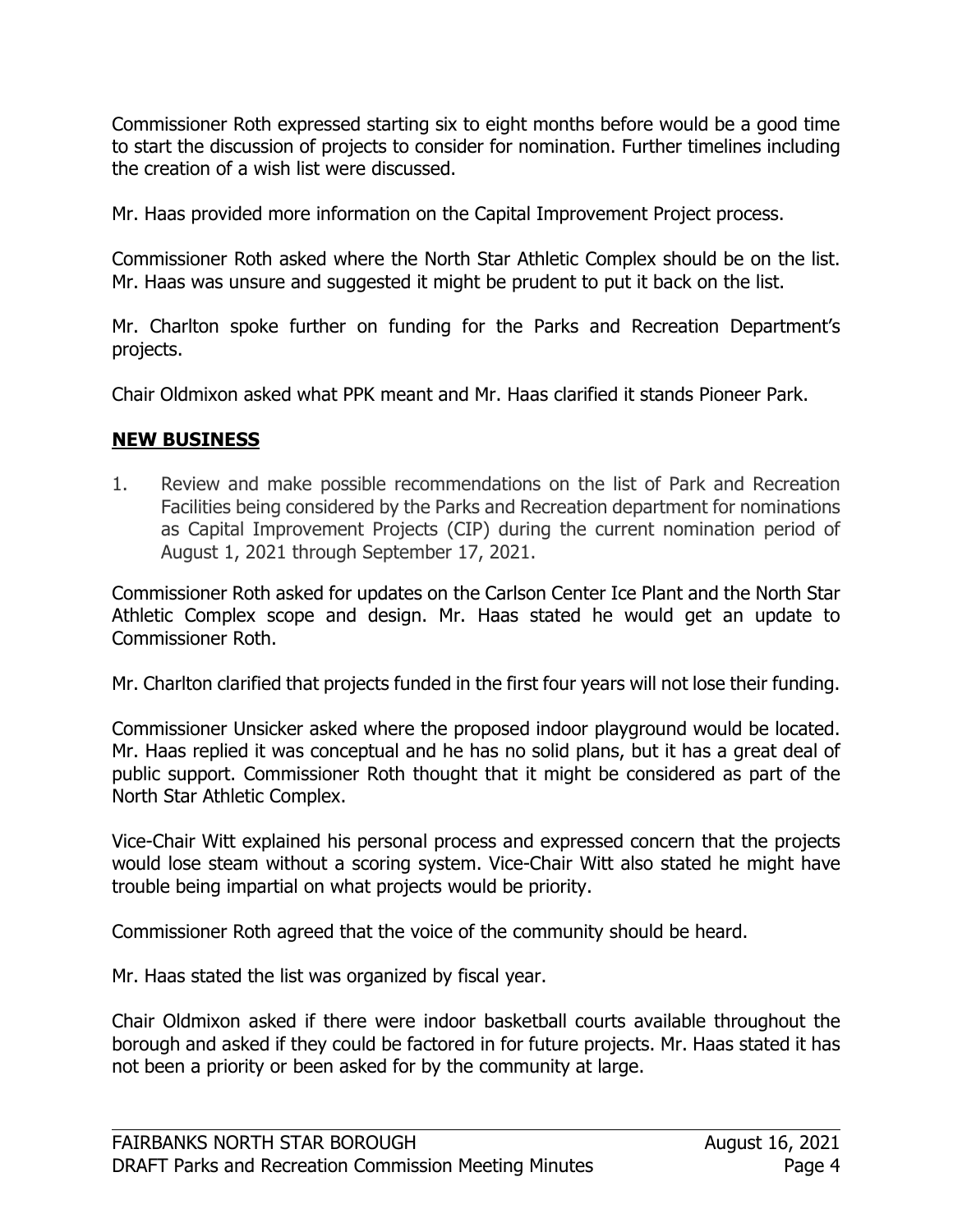Chair Oldmixon also asked if motorized recreation areas were being considered.

Mr. Mongold asked if the original CIP proposals would have taken public opinion into account. Mr. Charlton stated the scoring was done internally and the public involvement was done through the Assembly.

Commissioner Mongold clarified he was more interested in the scoring rubric.

Commissioner Roth listed some projects which had representation in the chambers. Commissioner Roth was not sure how it affected the projects' weight in the scoring. Mr. Haas stated that public support is heavily weighed.

| MONGOLD,             |          | moved to approve the Capital                 |  |
|----------------------|----------|----------------------------------------------|--|
| Seconded by UNSICKER |          | Improvement Plan 2022 nomination list        |  |
|                      |          | with the addition of the North Star Athletic |  |
|                      | Complex. |                                              |  |

The North Star Athletic Complex was further discussed by the Commission.

VOTE ON MOTION TO APPROVE THE CAPITAL IMPROVEMENT PLAN 2022 NOMINATION LIST WITH THE ADDITION OF THE NORTH STAR ATHLETIC COMPLEX.

| Yeses:                                                                | Culley, Mongold, Roth, Shiffler, Unsicker,<br>Witt, Oldmixon                                                                                                |
|-----------------------------------------------------------------------|-------------------------------------------------------------------------------------------------------------------------------------------------------------|
| Noes:                                                                 | <b>None</b>                                                                                                                                                 |
| <b>MOTION CARRIED</b>                                                 | 7 Yeses, 0 Noes                                                                                                                                             |
| UNSICKER,<br>Seconded by ROTH                                         | moved to provide a letter of support to<br>approve the Capital Improvement 2022<br>nomination list with the addition of the<br>North Star Athletic Complex. |
| IMDOOVEMENT 3033 NOMINIATION LICT WITH THE ADDITION OF THE NODTH CTAD | VOTE ON MOTION TO PROVIDE A LETTER OF SUPPORT TO APPROVE THE CAPITAL                                                                                        |

IMPROVEMENT 2022 NOMINATION LIST WITH THE ADDITION OF THE NORTH STAR ATHLETIC COMPLEX.

| Yeses:                              | Shiffler, Witt, Mongold, Roth, Culley,<br>Unsicker, Oldmixon |
|-------------------------------------|--------------------------------------------------------------|
| Noes:                               | <b>None</b>                                                  |
| <b>MOTION CARRIED</b>               | 7 Yeses, 0 Noes                                              |
| <b>FAIRBANKS NORTH STAR BOROUGH</b> | August 16, 2021                                              |